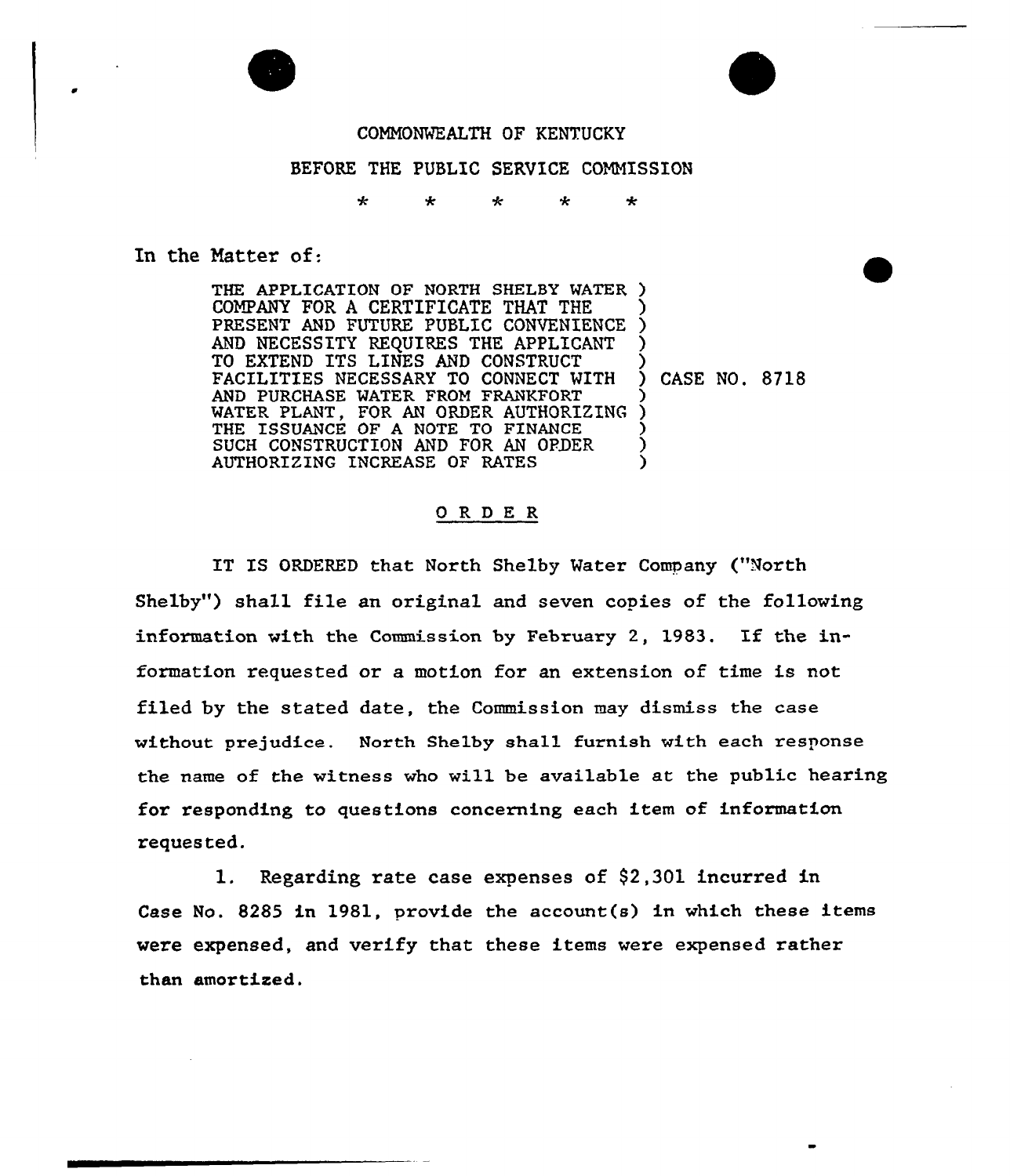

2. Regarding the proposed connection with the Frankfort Mater Plant, provide the following:

- a. An expanation of whether any attempts have been made to negotiate a wholesale price for purchased water from the Frankfort Water Plant. If attempts have been made or will be made, provide any price adjustments resulting from these efforts. If no attempts have been made, explain why.
- b. The number of new customers which will be added as a result of this construction and their estimated average demand. Also, for the 75,000 gallons of water per day expected to be purchased from the Frankfort Water Plant, provide a breakdown between the expected volume to be purchased bynew customers and that expected to be purchased by existing customers. Provide the total annual volume of water expected to be purchased and sold by North Shelby after the construction is completed.
- Provide adjustments to any test period revenues  $c_{\rm t}$ and expenses that are expected to change  $(i.e.$ increase or decrease) as a result of the new construction (e.g. increased purchased water costs if purchases will increase, increased or decreased power costs, etc.).

 $-2-$